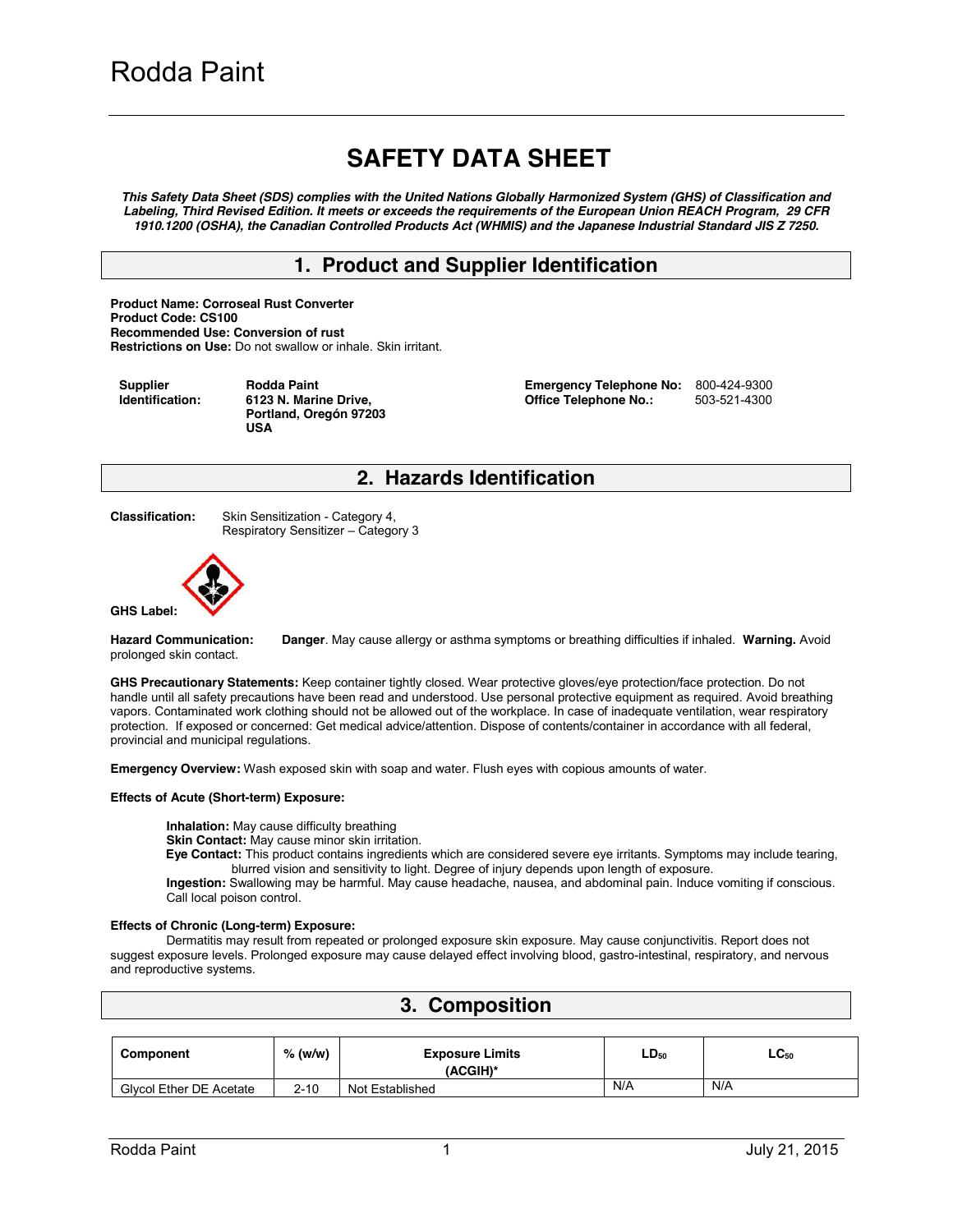# Rodda Paint

| CAS No 112-15-2                    |                 |                 |     |     |
|------------------------------------|-----------------|-----------------|-----|-----|
| Gallic Acid                        | $1 - 10$        | Not Established | N/A | N/A |
| CAS No 149-91-7                    |                 |                 |     |     |
| Ethylene Glycol                    | . 1-5           | Not Established | N/A | N/A |
| CAS No 107-21-1                    |                 |                 |     |     |
| Ingredients not to be<br>hazardous | $Up$ to<br>100% |                 |     |     |

ACGIH: American Conference of Governmental Industrial Hygienists. Exposure limits may vary from time to time and from one jurisdiction to another. Check with local regulatory agency for the exposure limits in your area.

**ABBREVIATION KEY**: N/p: not published, N/d: not determined, N/ap: not applicable, N/av: not available, n.o.s. (not otherwise specified)

#### **4. First Aid Measures**

*Note: Emergency assistance may also be available from the local poison control center, if necessary.* 

**Eye Contact:** Remove contact lenses if worn. Flush contaminated eye(s) with lukewarm, gently flowing water for at least 15 minutes while holding eyelids open. Take care not to contaminate the unaffected eye. Obtain medical attention if an irritation occurs and persists.

**Skin Contact:** Rinse contaminated area with soap and lukewarm water for at least 5 minutes. Only if an irritation occurs and persists should you seek medical attention. Wash clothing before reuse.

**Inhalation:** In the case of inhalation of aerosols or mists, contact a physician, if necessary. If inhalation of vapor or mist is suspected, remove victim to fresh air and obtain medical attention.

**Ingestion:** This is an extremely unlikely occupational route of entry. Never give anything by mouth if victim is unconscious, rapidly losing consciousness or convulsing. Rinse mouth thoroughly with cold water. INDUCE VOMITING. Have victim drink several glasses of water. If vomiting occurs naturally, have victim lean forward to reduce risk of aspiration. Obtain medical attention.

**NOTE:** All first aid procedures should be periodically reviewed by a doctor familiar with the material and its conditions of use in the workplace.

#### **5. Fire Fighting Measures**

**Suitable Extinguishing Media: Extinguishing Media:** Carbon dioxide, dry powder or foam. **Unsuitable Extinguishing Media:** None

**Specific Hazards:**

**Hazardous Combustion Products:** Carbon monoxide gas.

**Fire Fighting Instructions:** Fire fighters must wear full face, positive pressure, self-contained breathing apparatus or airline and appropriate protective firefighting clothing as per NFPA.

## **6. Accidental Release Measures**

**Overview:** In the event of a leak/spill, care should be taken to prevent spillage into sewers or waterways. Restrict access. Stop leak is safe to do so. Ensure that sources of heat and ignition are removed. Do not smoke. Ensure clean up personnel wear appropriate PPE.

**Personal Protection:** Avoid contact with skin. Wear any means of protection to limit or stop skin or eye contact. See Personal Protection recommendations in Section 8. Due to the low reactivity of this product, any commercially available safety gloves or clothing will suffice. See specific recommndation in Section 8.

**Environmental Precautions:** Prevent product from entering sewers, natural waterways, or confined spaces.

**Remedial Measures:** Restrict access to area until completion of cleanup. Stop the flow if it can be done safely. Extinguish or remove all ignition sources. Soak up spill with absorbent that does not react with product. Put contaminated material into the proper covered, labeled containers for disposal. Contaminated absorbent may pose the same hazards as the spilled product. Wipe up spill with rags. Place contaminated rags in closed, labelled containers. Remove residue with detergent cleaner and flush area with water.

## **7. Handling and Storage**

**Precautions for Handling.** Before handling this product, employees must be trained on the hazards and safe use. Before handling, it is imperative that the personal equipment requirements and personal hygiene measures be followed. Inspect containers for damage or leaks before handling. Unprotected persons should avoid all contact with this product including contaminated equipment. Ensure all containers are correctly labeled indicating hazards. Keep container tightly closed when not in use. Wash face and hands thoroughly after handling, and before eating, drinking, or using tobacco products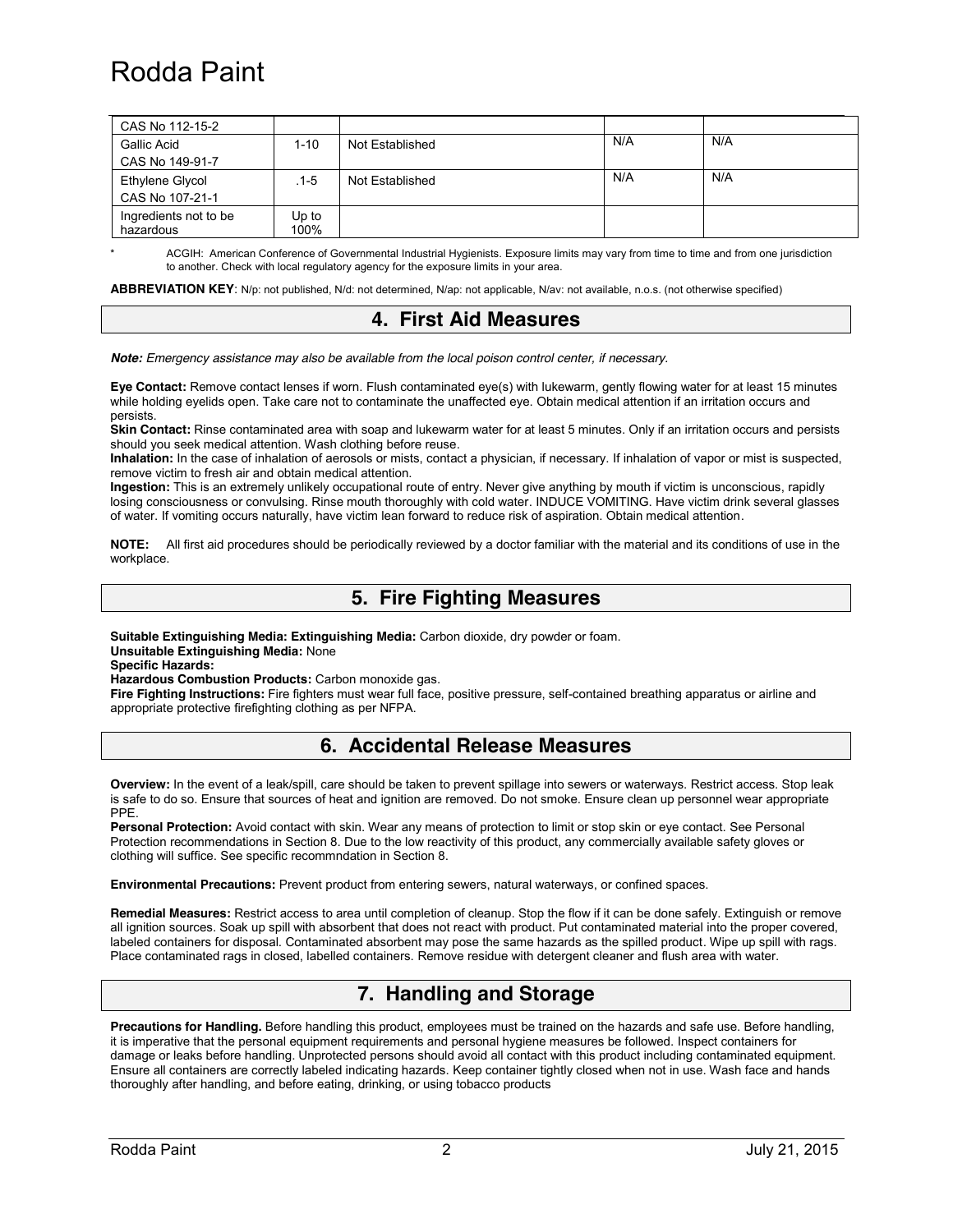**Storage:** Store in cool, dry, well ventilated area out of direct sunlight, and away from heat and ignition sources.

#### **8. Exposure Controls, Personal Protection**

**Occupational Controls:** NO TVL or OEL established.

**Engineering Controls:** If used indoors, ensure adequate ventilation by using local exhaust. Prevent handling methods that will increase airborne vapors.

**Respiratory Protection: Respiratory protection program must meet 29 CFR 1910.134 OSHA standards.** For vapor concentrations use air purifyin respirator with acid gas cartridge, or power air-supplied respirator with acid gas cartridge. **Skin protection:** Use chemical protective gloves, coveralls, aprons, overshoes.

**Eye and Face Protection:** Use chemical safety goggles.

**Footwear:** As recommended by worksite.

**Other:** Eyewash and showers should be located near work areas.

#### **9. Physical and Chemical Properties**

**Appearance:** Liquid, White **Odor:** mild odor **Odor Threshold:** N/E **pH:** 2.5 to 3.5 **Freezing Point:** 32F (product) **Initial Boiling Point: Boiling Range:** 388 - 417ºF **Flash Point:** 211°F **Solubility:** Partial **Partial Coefficient:** N/E **Vapor Pressure:** N/E **Auto Ignition Temperature:** N/A **Solvent Solubility:** None **Lower Explosive Limit (LEL):** N/E **Upper Explosive Limit (UEL):** N/E **Critical Temperature:** N/E **Specific Gravity:** 1.16 @ 76°F **Evaporation Rate:** Faster than n-Butyl acetate **Vapor Density:**  $> 1$  (air = 1) **Decomposition Temperature**: N/d **Sensitivity to Impact:** No **Sensitivity to Static Charge:** No **Volatiles by Weight:** 60.9% **Volatiles by Volume:** 70.4%

## **10. Stability and Reactivity**

**Chemical Stability:** Stable as supplied. **Hazardous Reactions:** None **Conditions to Avoid:** Avoid use in a confined area without proper ventilation. Avoid contact with oxidizers. Keep containers away from heat, flames, or open sources of ignition. **Incompatibility:** Yes. Avoid contact with strong oxidizers. **Hazardous Decomposition Products:** Carbon Monoxide. **Hazardous Polymerization:** Will not occur.

**11. Toxicological Information**

**GHS Symbols:** 



**Signal Word/Label: Danger.** May cause allergy or asthma symptoms or breathing difficulties if inhaled.

| <b>Primary Routes of Entry:</b> |     |
|---------------------------------|-----|
| Skin Contact:                   | Yes |
| Skin Absorption:                | Yes |
| Eye Contact:                    | Yes |
| Ingestion:                      | Yes |
| Inhalation:                     | Yes |
|                                 |     |

**Emergency Overview:** Wash exposed skin with soap and water. Flush eyes with copious amounts of water.

**Effects of Acute (Short-term) Exposure:**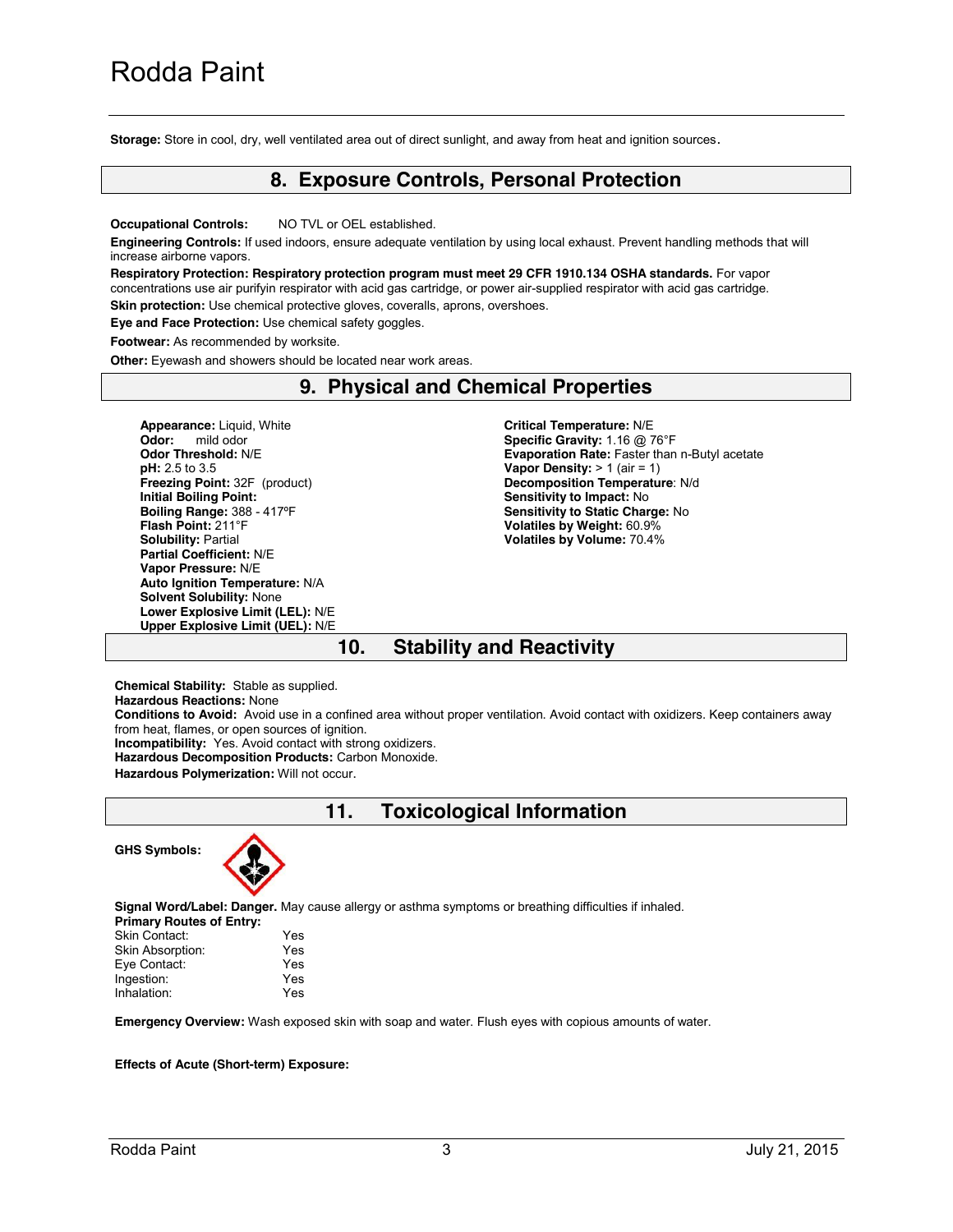# Rodda Paint

**Inhalation:** In the case of inhalation of aerosols or mists, contact a physician, if necessary. If inhalation of vapor or mist is suspected, remove victim to fresh air and obtain medical attention. **Skin Contact:** May cause minor skin irritation.

**Eye Contact:** This product contains ingredients which are considered severe eye irritants. Symptoms may include tearing, blurred vision and sensitivity to light. Degree of injury depends upon length of exposure.

**Ingestion:** Low toxicity by ingestion. Ingestion of copious amounts may cause gastro-intestinal irritation resulting in acidosis..

#### **Effects of Chronic (Long-term) Exposure:**

Dermatitis may result from repeated or prolonged exposure skin exposure.

**Irritancy:** Prolonged contact with skin may defat tissue causing dermititis or aggravate existing skin problems.<br>
Sensitization: May cause skin and/or respiratory sensitization. May cause skin and/or respiratory sensitization.<br>**None Carcinogenicity:**<br>Teratogenicity: **Teratogenicity:** Prolonged exposure may have teratogenic effects<br> **Mutagenicity:** No information available **No information available**<br>None known **Synergistic Products: Potential for Accumulation:** Not expected to accumulate. **Medical Conditions Aggravated By Exposure:** None known

## **12. Ecological Information**

Avoid contamination of waterways. Spills should be contained and discarded IAW with applicable National, State, and municipal laws.

### **13. Disposal Considerations**

Refer to waste management authority.

## **14. Transport Information**

**Canada Transportation of Dangerous Goods (TDG):** Paint liquid no label required. United States Department of Transport (49CFR): Paint liquid no label required.<br>
International Air Transport Association (IATA): Paint liquid no label required. **International Air Transport Association (IATA): International Maritime Organization (IMO):** Paint liquid no label required. **Marine Pollutant:** No. 2006

## **15. Regulatory Information**

## **16. Other Information**

#### **References:**

- 1. NIOSH Guide to Chemical Hazards
- 2. Hazardous Substance Data Base (HSDB).
- 3. Globally Harmonized System of Classification and Labeling of Chemicals (GHS)
- 4. HMIS Rating: 2-0-0-H

**Comments:** This Safety Data Sheet (SDS) complies with the United Nations Globally Harmonized System (GHS) of Classification and Labeling, Third Revised Edition. It meets or exceeds the requirements of the Canadian Controlled Products Act (WHMIS).

#### **Original Preparation Date:** 21 July 2015

**Disclaimer:** The information contained in this SDS is offered for your consideration and guidance when exposed to this product. The data contained herein is accurate to the best of the knowldege of rodda Paint. Rodda Paint expressly disclaims all expressed or implied warranties and assumes no responsibilities for the outcome arising from the use if its products in any manner except to the extent specifically agreed to in writing. The data in this SDS does not apply to any other product or in any other process.